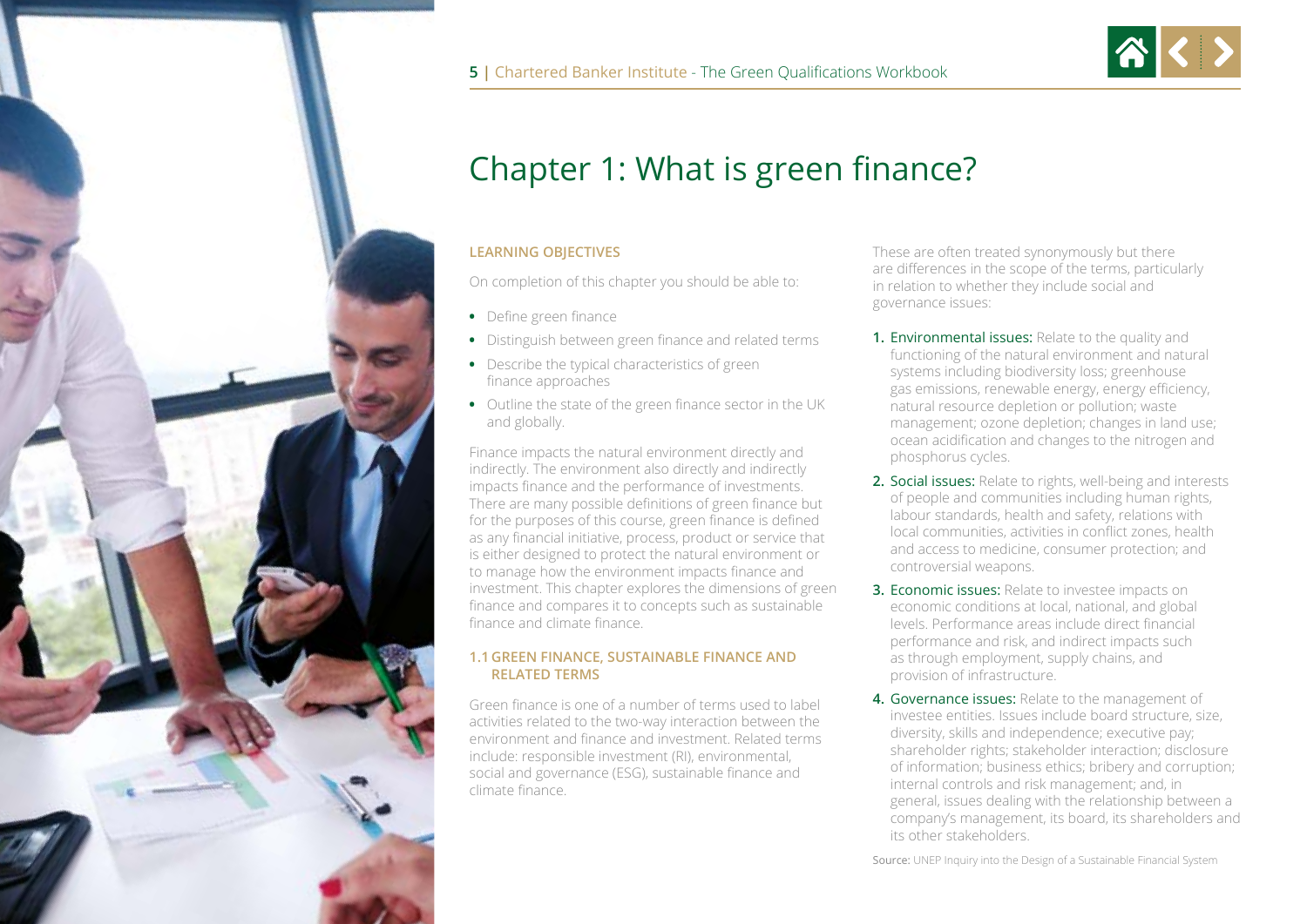

Approaches which embrace the full range of these issues are more likely to be termed 'sustainable finance' or 'responsible investment', whereas those that only focus on environmental issues are more likely to be termed 'green finance'. Where the concern is only with preventing or responding to climate change, the term 'climate finance' may be used. Climate finance is also used specifically to refer to the UN climate change negotiations and the provision of aid from developed countries to developing countries to help with climate change mitigation and climate adaptation.

Advocates for a sustainable finance approach argue that it's not possible to separate the environment from society: society depends on the environment for its existence, and human society has a major impact on the environment. Many of today's most pressing environmental issues impact disproportionately on those with the fewest resources, in both high-income and low-income countries, and the need to improve standards of living and to reduce inequality can't be separated from the need to protect our environment.

*A* sustainable financial system is...<br>
one that creates, values and transe<br>
financial assets in ways that shape *one that creates, values and transacts financial assets in ways that shape real wealth to serve the long-term needs of an inclusive, environmentally sustainable economy. "*

**Source:** UNEP Inquiry into the Design of a Sustainable Financial System



### **QUICK QUESTION: WHAT ARE THE MAIN DIFFERENCES BETWEEN SUSTAINABLE FINANCE AND 'GREEN FINANCE'?**

Note your answer here before reading on…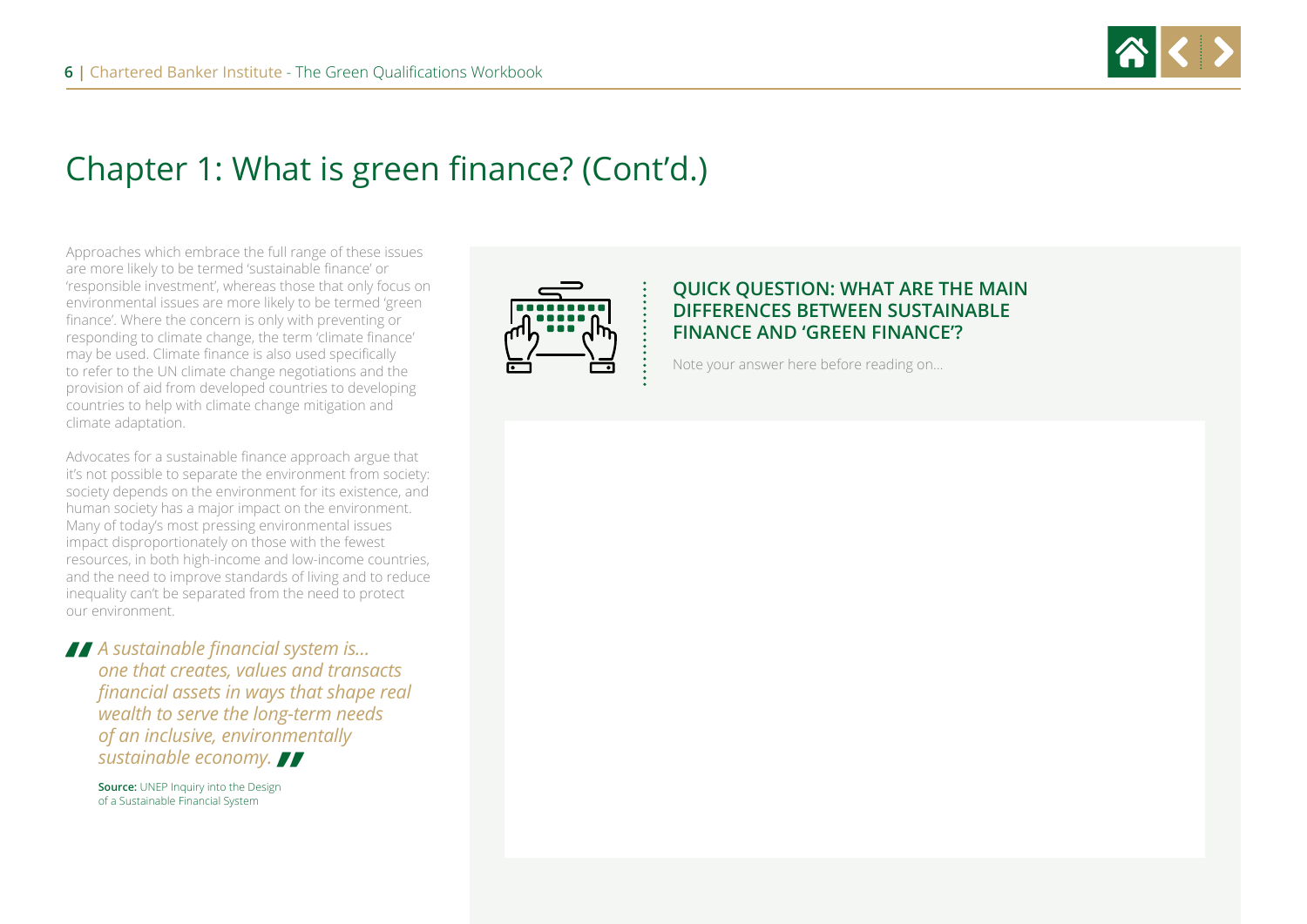

#### **1.2 DEFINING GREEN FINANCE**

This course focuses on green finance. Although the term is increasingly used in many countries across the world, there is no single, agreed definition of what constitutes green finance. It can refer to products and services, managing environmental risks, organisational strategies, organisations themselves, as well as investment sectors, industry initiatives and policy instruments.

Some working definitions of green finance in the national and international context include:

G20 Green Finance Study Group: "Financing of investments that provide environmental benefits in the broader context of environmentally sustainable development. These environmental benefits include, for example, reductions in air, water and land pollution, reductions in greenhouse gas (GHG) emissions, improved energy efficiency while utilising existing natural resources, as well as mitigation of and adaptation to climate change and their co-benefits."

Green Finance Initiative: "Funding any means of reducing carbon emissions or raising resource efficiency... It incorporates green crowdfunding for small-scale, community schemes right up to green bond issuance for major infrastructure projects or corporate energy-efficiency schemes."

#### Organisation for Economic Co-operation and

Development (OECD): Green Finance is finance for "achieving economic growth while reducing pollution and greenhouse gas emissions, minimising waste and improving efficiency in the use of natural resources."

People's Bank of China: "Green finance policy refers to a series of policy and institutional arrangements to attract private capital investments into green industries such as environmental protection, energy conservation and clean energy through financial services – including lending, private equity funds, bonds, shares and insurance."

Government of Germany: "Green finance is a strategic approach to incorporate the financial sector in the transformation process towards low-carbon and resource-efficient economies, and in the context of adaptation to climate change."

European Banking Federation: "Green finance includes, but is not limited to:

- **a.** Environmental aspects (pollution, greenhouse gas emissions, biodiversity, water or air quality issues)
- **b.** Climate change-related aspects (energy efficiency, renewable energies, prevention and mitigation of climate change connected severe events)."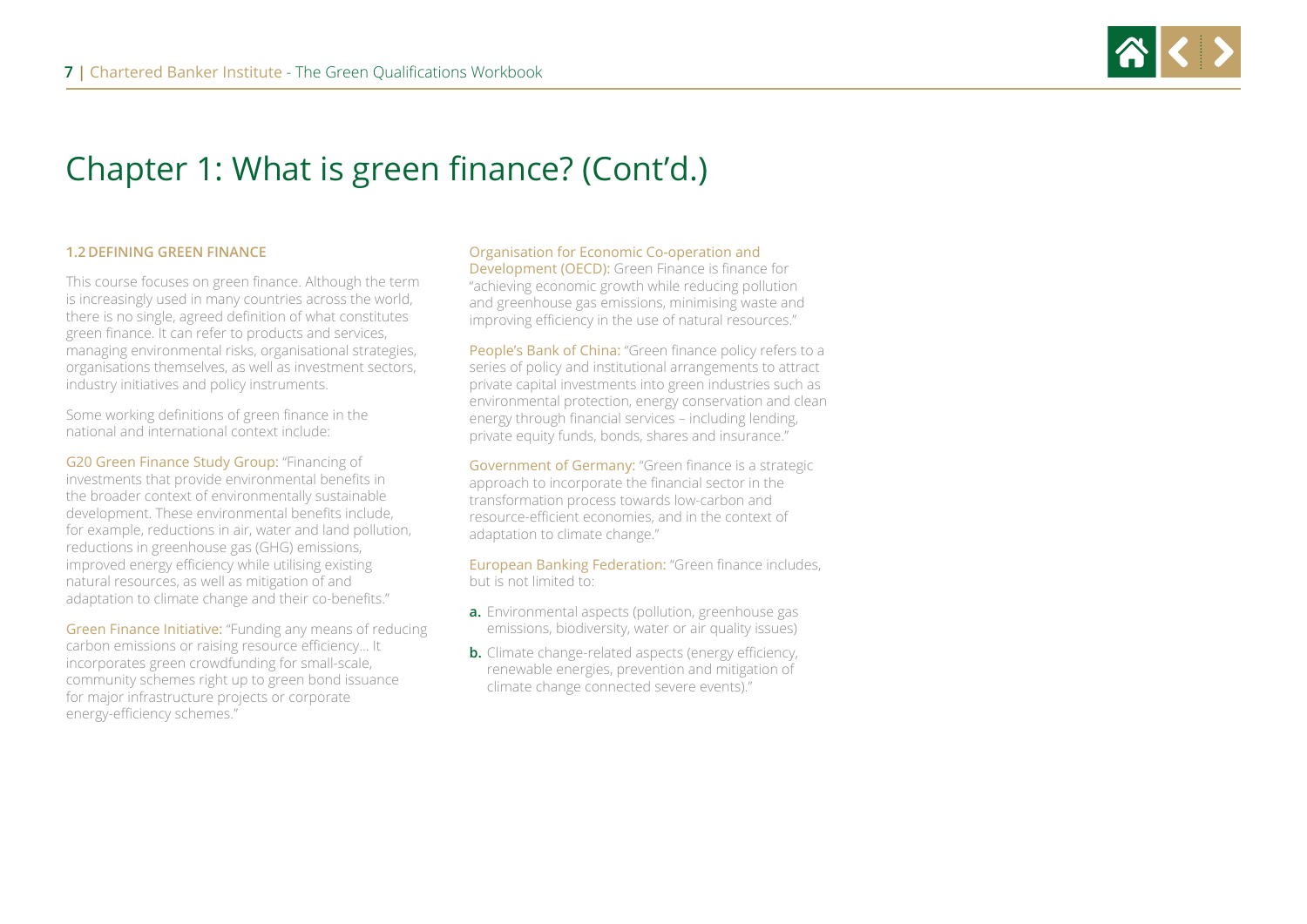



### **QUICK QUESTION: SUMMARISE THE MAIN SIMILARITIES BETWEEN THE DEFINITIONS ABOVE. ARE THERE ALSO ANY KEY DIFFERENCES TO NOTE?**

Note your answer here before reading on…

While these definitions all differ in their emphasis, they generally share some or all of the following elements:

- **•** The role of finance in allocating capital for a wider, more sustainable purpose
- **•** A focus on the use of investment to either benefit the environment or to reduce harm – the wide range of environmental issues this can include is explored in Chapter 2
- **•** A concern to manage environmental risks facing the finance sector and society as a whole. These can be classed as physical, transition (including stranded asset) and liability risks (introduced in Chapter 2 and explored in more detail in Chapter 8)
- **•** A recognition of the policies and infrastructure required to enable green finance – explored in Chapter 3
- **•** A broader context of sustainable development and/or economic growth – explored in Chapters 3 and 4.

In summary, green finance can be considered as the finance sector's strategic approach to meeting the challenges of climate change and the transition to a low-carbon world. And, for the purposes of this course, green finance is defined as, "any financial initiative, process, product or service that is either designed to protect the natural environment or to manage how the environment impacts finance and investment".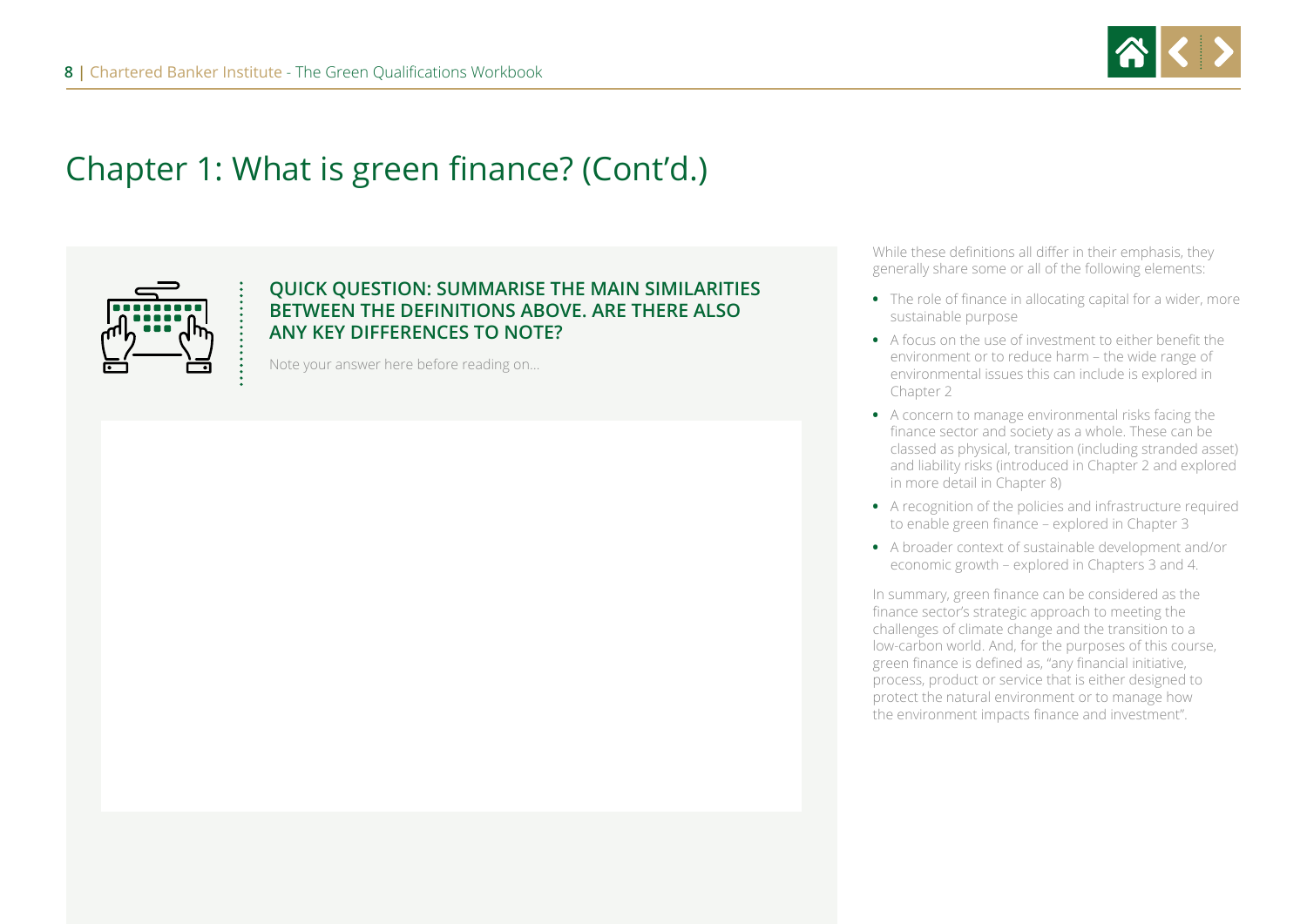

This is a broad definition which acknowledges the different dimensions of the concept of green finance, while retaining an overarching focus on enhancing and sustaining the natural environment, and managing current and future environmental risks. It highlights and recognises the two-way nature of the relationship. Finance and investment can help or harm environmental outcomes, while the environment can also positively or negatively impact the performance of investments or financing activities.

#### **1.3 THE DIMENSIONS OF GREEN FINANCE**

The breadth of the term 'green finance' means it can be used to refer to specific financial products and services, including those designed to directly benefit the environment and those designed to manage environmental risks. The term 'green finance' can also be used to refer to an industry sector, as well as to an organisational approach. This course covers all the above.

#### 1.3.1 Green finance products and services

Green finance covers a wide range of financial products and services, which can be broadly divided into banking, investment and insurance products. Examples of these include green bonds, green-tagged loans, green investment funds and climate risk insurance. Chapters 9-13 explore the different types of green finance products in more detail.

But what makes a financial product 'green'? In many cases the 'green' aspect of the product relates to the asset – such as investments in clean energy projects or reforestation. In other cases, the features of the product are designed to encourage or reward environmentally-friendly activity – such as mortgages which are discounted in line with a property's energy efficiency, or investment which links the sustainable management of resources with funding limits or collateral requirements.

Other products that are labelled as 'green' may not be universally accepted as such – for example:

- **•** Financial products (e.g. credit cards) which offer a donation to environmental protection work in reward for a certain level of spend
- **•** Financial products, which respond to an environmental issue (such as flood insurance) but do not seek to address the causes of this issue (such as climate change)
- **•** Financial products which minimise the environmental impacts of the provider's operations (such as using recycled paper) or which offset the customer's normal activities (such as the carbon emissions generated by air travel).

Such products raise the question of where the boundary lies in terms of what constitutes green finance – explored in more detail in Chapters 9-13. Note that, from the definition of green finance used for this course, however, it is clear that the core of the product, service or organisation, should be 'green' and that the focus should be on protecting or improving natural systems, as well as on managing environmental (physical, transition and liability) risks.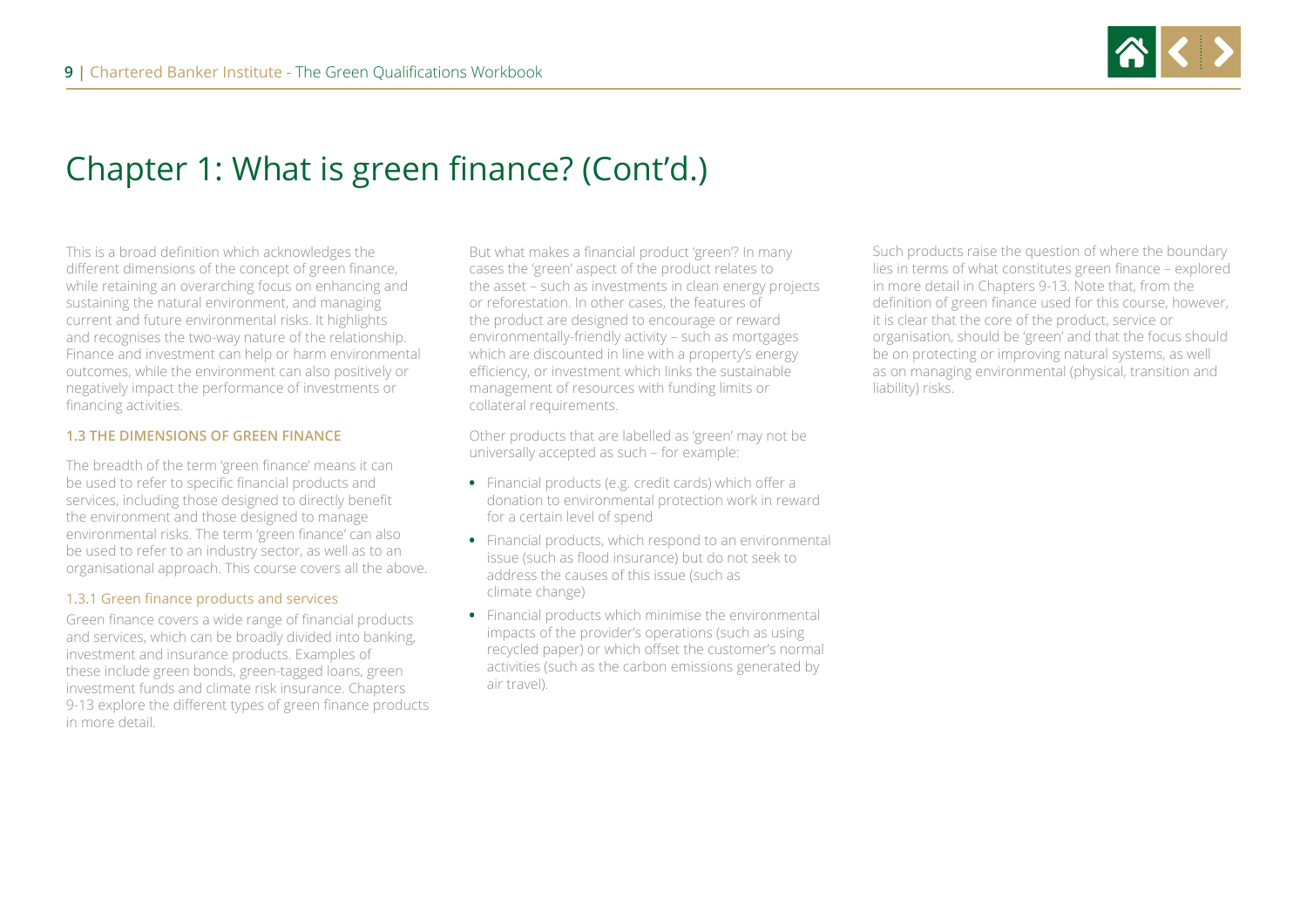

#### 1.3.2 Green industry sectors



### **QUICK QUESTION: WHICH INDUSTRY SECTORS WOULD YOU ASSOCIATE WITH GREEN FINANCE?**

Note your answer here before reading on…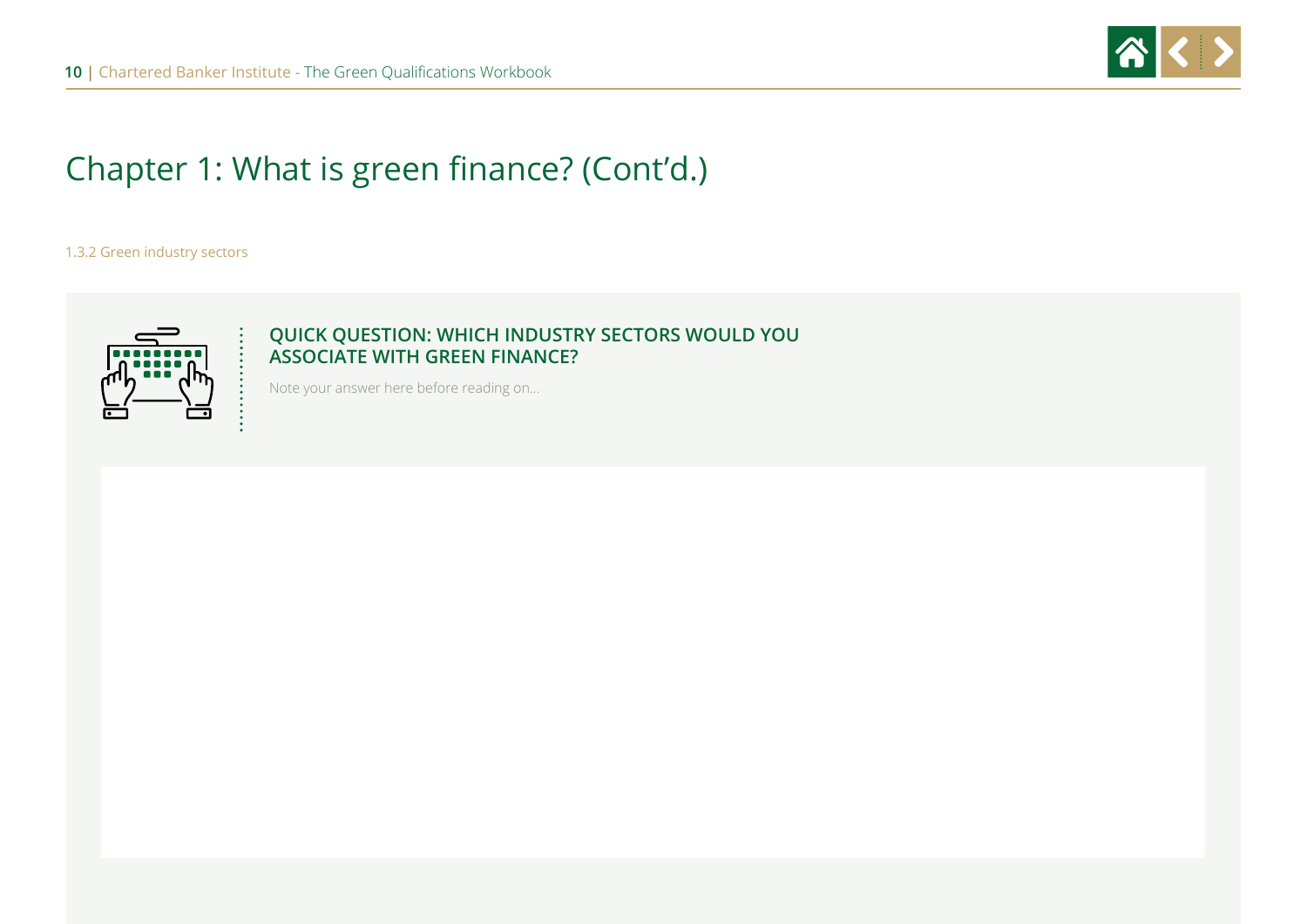

Most definitions of green finance focus on its role in directing investment towards 'green' sectors – those that protect or enhance the environment. Some sectors are more universally accepted as 'green' than others, as shown in the following diagram.



Areas which are usually accepted as 'green' with little controversy, include renewable energy production, distribution and storage, energy efficiency in domestic and industrial buildings, green transport, recycling, pollution prevention, water conservation and forestation. Areas that are more often contested or infrequently cited as 'green' include: carbon capture and storage (CCS), nuclear energy and fossil fuel efficiency.

| <b>GREEN INDUSTRY AREA</b>         | <b>DEFINITION</b>                                                                                                                                                                                                                                                                                                                                       |
|------------------------------------|---------------------------------------------------------------------------------------------------------------------------------------------------------------------------------------------------------------------------------------------------------------------------------------------------------------------------------------------------------|
| Renewable energy                   | Renewable energy comes from a source that is not depleted when it is used, or is naturally<br>replenished within a human timescale. This includes solar, wind, geothermal, tidal, wave,<br>hydroelectric and biomass power.                                                                                                                             |
| Energy distribution                | Most energy is distributed through a grid (an interconnected network for transmitting<br>power). Green energy distribution tends to focus on the integration of renewable energy<br>into the main grid, distributed generation, microgrids (running separately from the main<br>grid) and smart grids that detect and react to changes in energy usage. |
| Energy storage                     | Renewable energy storage is key to enabling an increase in the take-up and efficiency of<br>renewables. It can include mechanical storage (e.g. pumped water), batteries and thermal<br>energy storage.                                                                                                                                                 |
| Emissions reduction<br>and capture | Emission reduction technologies aim to reduce the carbon dioxide (CO <sub>2</sub> ) produced by<br>energy generation, transport and industrial processes. Emissions capture tends to refer<br>to carbon capture and storage (CCS) - technology to capture CO <sub>2</sub> emissions produced in<br>electricity generation and industrial processes.     |
| Energy efficiency                  | Energy efficiency means reducing the amount of energy that is required to provide a<br>product or service. It is often applied to buildings (domestic, commercial and industrial),<br>appliances and vehicles.                                                                                                                                          |
| Green buildings                    | Green buildings are designed, built and used in a way that is energy efficient, minimises<br>the use of resources and water, encourages biodiversity and provides a healthy<br>indoor environment.                                                                                                                                                      |
| Green transport                    | Green transport minimises $CO2$ and other harmful emissions, uses renewable energy,<br>is energy efficient and supports sustainable communities. The term can refer to public<br>transport systems and infrastructure, as well as to private vehicles.                                                                                                  |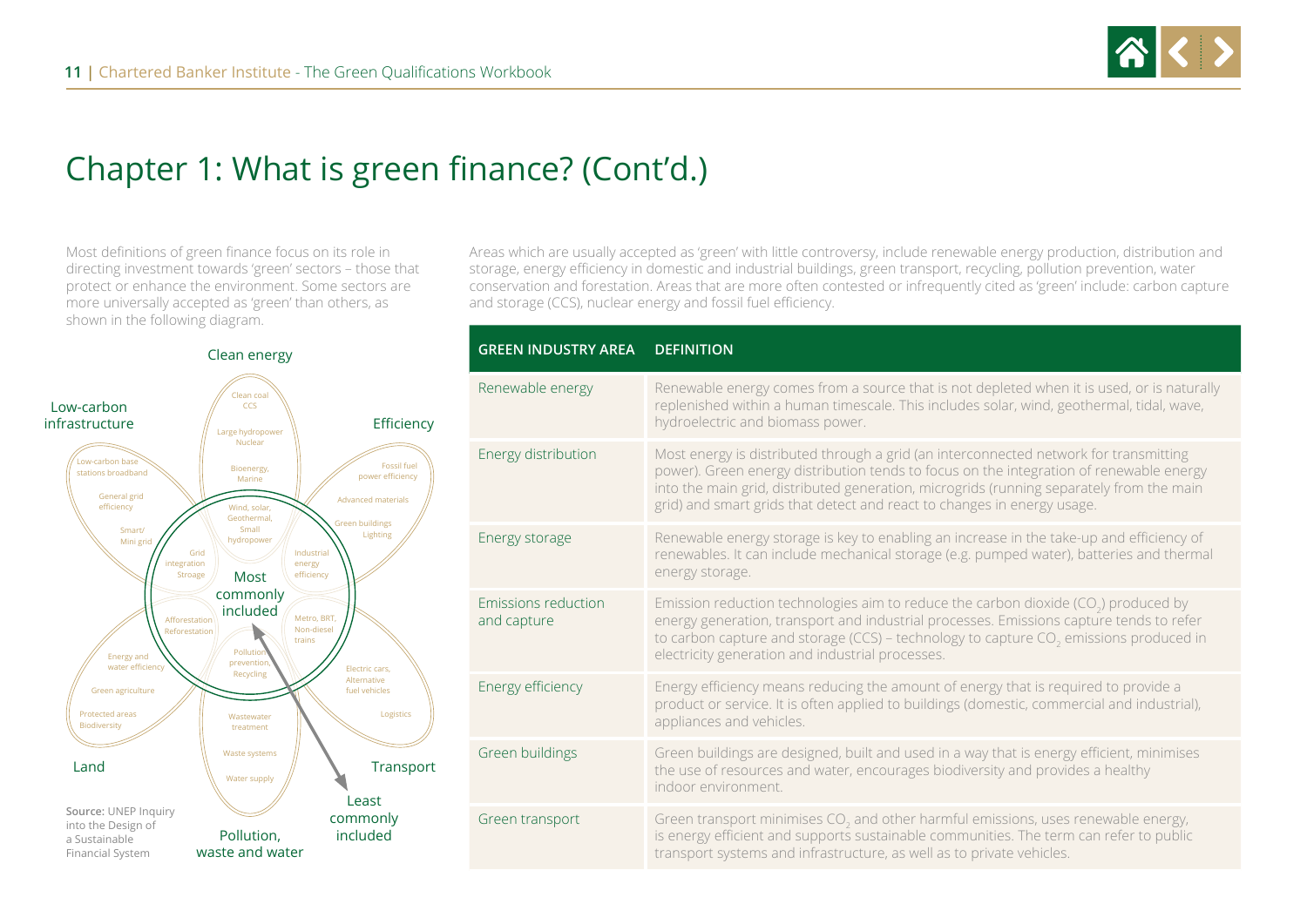

| <b>GREEN INDUSTRY AREA</b>             | <b>DEFINITION</b>                                                                                                                                                                                                                                                                       |
|----------------------------------------|-----------------------------------------------------------------------------------------------------------------------------------------------------------------------------------------------------------------------------------------------------------------------------------------|
| Water conservation                     | Water conservation aims to sustainably manage freshwater resources and to prevent water<br>pollution in nearby lakes, rivers and local watersheds.                                                                                                                                      |
| Pollution control                      | Pollution control aims to reduce or avoid the release of harmful substances into the<br>environment, including the air, water and soil. Pollution can also be defined by the<br>type of pollutant, including plastic pollution and thermal pollution.                                   |
| Waste reduction and<br>management      | Waste reduction aims to minimise the amount of waste produced by individuals, households<br>and organisations, including through resource efficiency and reuse. Waste management<br>involves the collection, treatment, recycling, re-processing and disposal of waste.                 |
| Biodiversity and<br>habitat protection | Biodiversity protection aims to preserve the full range of ecosystems, species and gene<br>pools in the environment - the full variety of life on earth. Habitat protection aims to<br>conserve, protect and restore the natural environments that sustain these plants<br>and animals. |
| Afforestation /<br>reforestation       | Afforestation means the establishment of forests where previously they did not exist, while<br>reforestation means the re-establishment of forests where they previously existed, either<br>through direct planting or through natural growth.                                          |

Finance can support these areas in a number of ways, for example by providing long-term loans for new renewable energy projects; by providing green mortgages which link repayments to home energy efficiency improvements; or by providing venture capital for innovative new storage technologies. Sometimes projects may have competing environmental and social impacts and this can often lead to controversial financing decisions.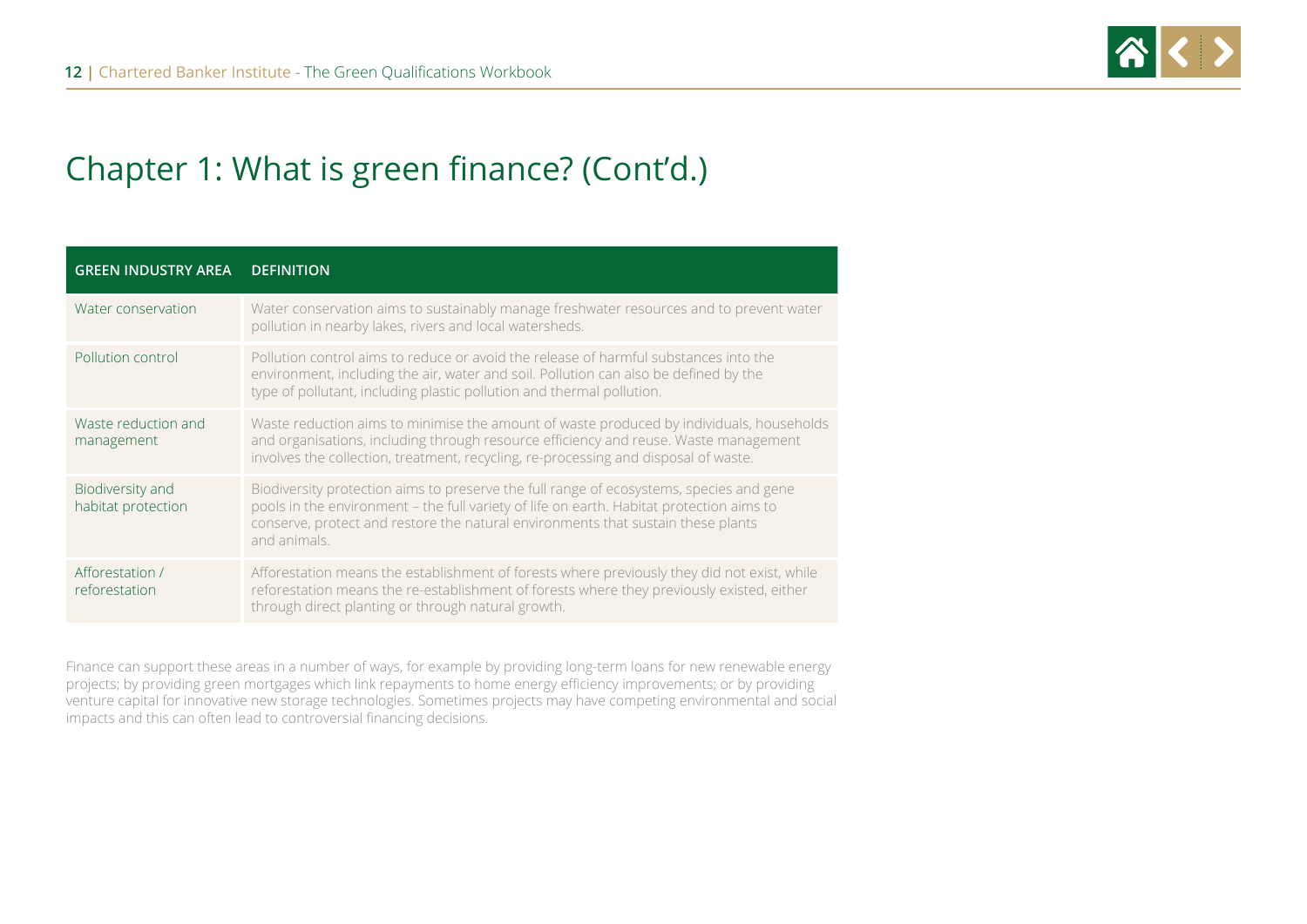

1.3.3 Green finance as an organisational approach



#### **QUICK QUESTION: CAN YOU THINK OF SOME FINANCIAL SERVICES FIRMS THAT HAVE ADOPTED GREEN FINANCE AS AN ORGANISATIONAL APPROACH?**

Note your answer here before reading on…

Green finance principles can be applied not just at a product or individual process level, but also across an entire financial services organisation. For some organisations, such as Ecology Building Society, Naturesave Insurance or Banca Etica, environmental sustainability has been central to their strategy, culture, and decision-making for many years. A growing number of large mainstream financial institutions are also incorporating green finance principles into some or all of their activities, and this trend has been accelerating, particularly after the Paris Climate Change Agreement was signed in December 2015.

This whole-organisation approach to green finance is rooted in an understanding that the financial system both serves and relies on the economy, which itself serves society and is embedded in the environment.

This 'embedded' approach means that when taking business decisions, organisations consider not just the financial implications of the decision, but also the implications for the wider economy, society and the environment. This mind-set can influence every area of the business, from operations, staff recruitment and development, and investment strategy, to product design and pricing, risk management, marketing and financial management. Green finance as a strategic approach is explored in Chapters 5 to 7.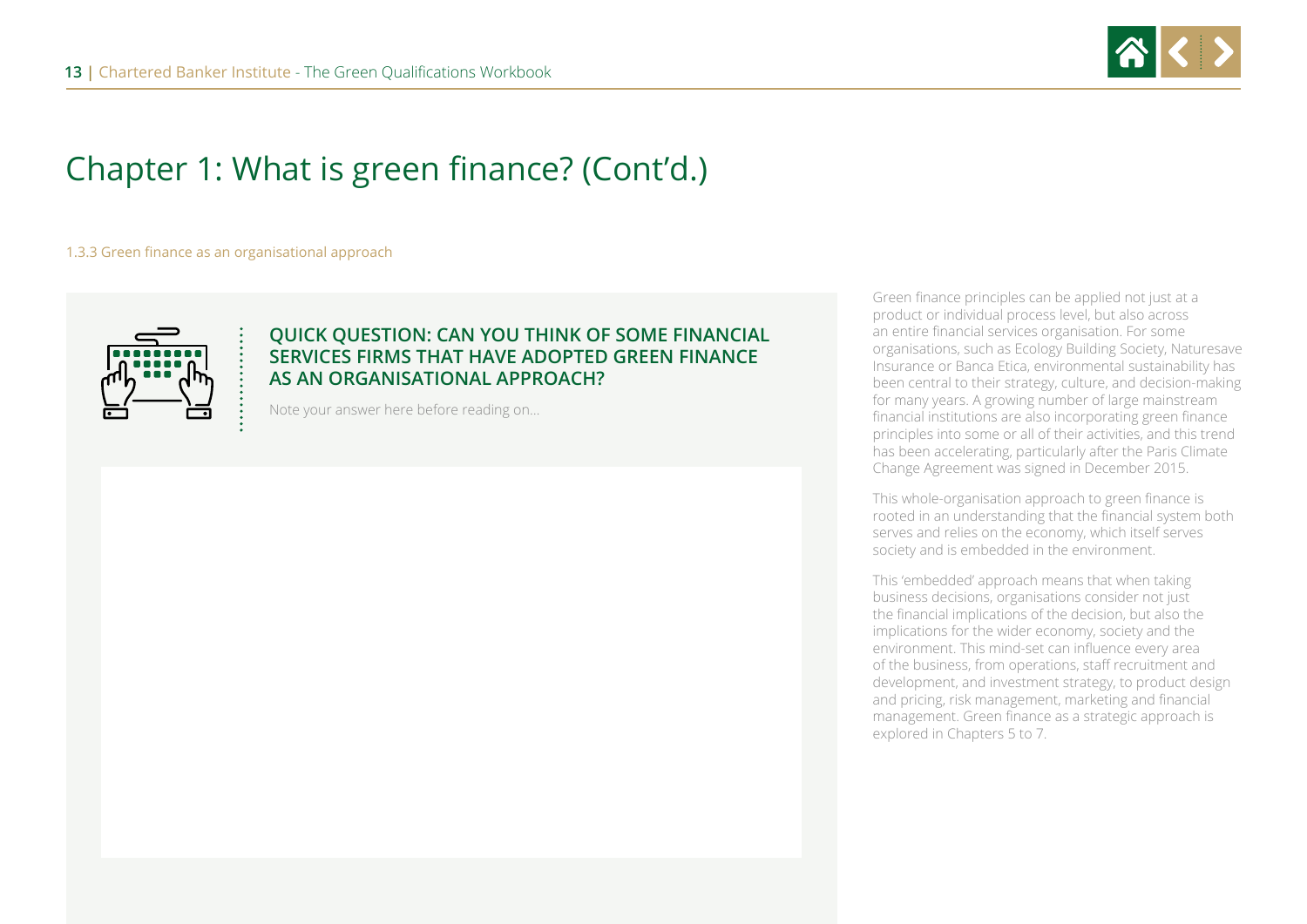



#### **CASE STUDY: ECOLOGY BUILDING SOCIETY**

Ecology Building Society is dedicated to building a greener society by providing mortgages for properties and projects that respect the environment. It was established in 1981 by a group of pioneering founder members, who wanted to help finance environmental building renovations and to support sustainable development. By the end of 2016, its assets had reached more than £170 million and net profit was just under £1 million. As a mutual, any surpluses are used for the benefit of the Society's members, which number around 8,000.

The Society's Memorandum states that its purpose is: "making loans which are secured on residential property and are funded substantially by its members… To promote, in carrying on any business or other activity, ecological policies designed to protect or enhance the environment in accordance with the principles of sustainable development."

Ecology Building Society's mortgages incentivise lower-carbon lifestyles through a series of mortgage discounts linked to the energy efficiency of each property. Mortgage decisions are made on an individual basis, with careful consideration given to the potential environmental benefits and impacts of each project.

Ecology Building Society's headquarters building is designed to have an airtight structure, high levels of insulation and low energy requirements. Wherever possible, materials used in the building are from renewable sources, recycled or low toxicity. All of Ecology Building Society's electricity is sourced from renewables and it has offset the carbon emissions generated since the Society began in 1981.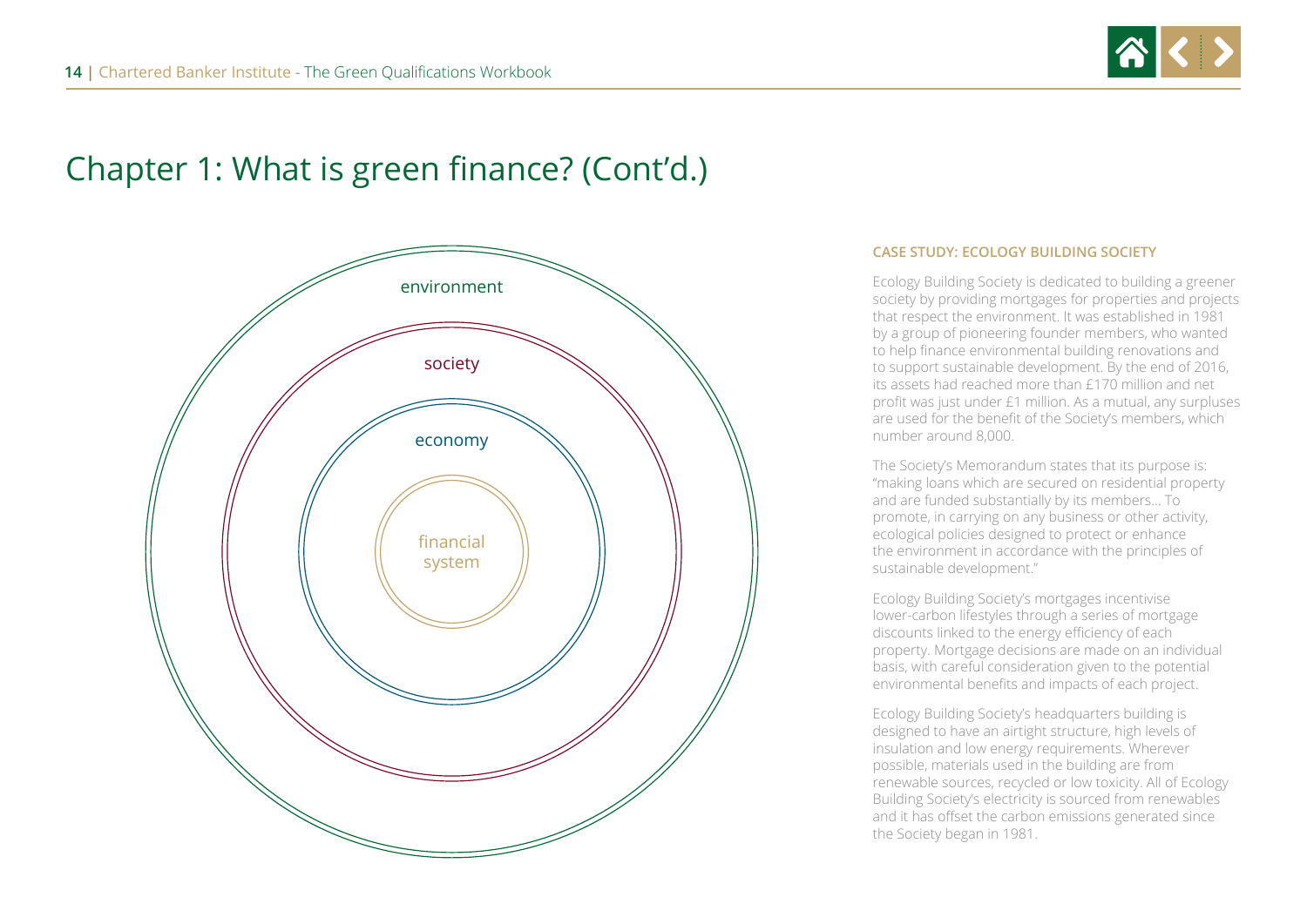

#### **1.4 GREEN FINANCE TODAY**

Green finance is a growing phenomenon in the UK and globally, and will continue to grow rapidly:

- **•** The World Economic Forum estimates that by 2020, about \$5.7 trillion will need to be invested annually in green infrastructure, much of which will be in today's developing world
- **•** According to the Climate Policy Initiative, approximately \$360 billion is currently being invested annually in public and private client investments, so there is a very substantial investment gap – the majority of which will need to come from the private sector
- **•** Investors worth \$19 trillion have endorsed the recommendations of the Financial Stability Board Taskforce on Climate-related Financial Disclosures (TCFD)
- **•** The Green Bond market has grown to over \$100 billion of bonds issued annually
- **•** Countries are beginning to issue sovereign green bonds, with the first issued by Poland in 2016 and subsequently followed by France, Fiji, Nigeria, Indonesia and Belgium. The largest of \$7 billion was issued by France
- **•** Global sustainably managed assets under management increased by 25% from 2014 to 2016
- **•** 92% of the world's largest banks are members of the UNEP Finance Initiative
- **•** Investment in the UK's clean energy sector has exceeded £100 billion since 2004
- **•** 121 UK energy projects have been funded via crowdfunding, raising €118 million in total
- **•** The UK Green Investment Bank has backed 98 green infrastructure projects, committing £3.4 billion to the UK's green economy.

Green finance is growing rapidly and presents significant commercial opportunities for financial services organisations. Despite rapid growth in recent years, there is still a very substantial investment gap to support a transition to a low-carbon world.

The scale of the challenge is beyond that of public finances alone and given the commitments made by the majority of national governments, a significant increase in support from the financial services sector is required to achieve the objectives set. This not only presents a commercial opportunity for the financial services sector, but also an opportunity for the sector to demonstrate its social purpose, by playing a key role in the transition to a low-carbon, sustainable world.

However, there is a long way to go before green finance reaches the scale and effectiveness necessary ('mainstreaming') to address our biggest environmental challenges. Banks and investors still provide significant amounts of funding to environmentally destructive activities, including the burning of fossil fuels far above the levels that must be observed to prevent catastrophic climate change. The following chapter will explore the scale of our environmental challenges and their connections to the financial sector.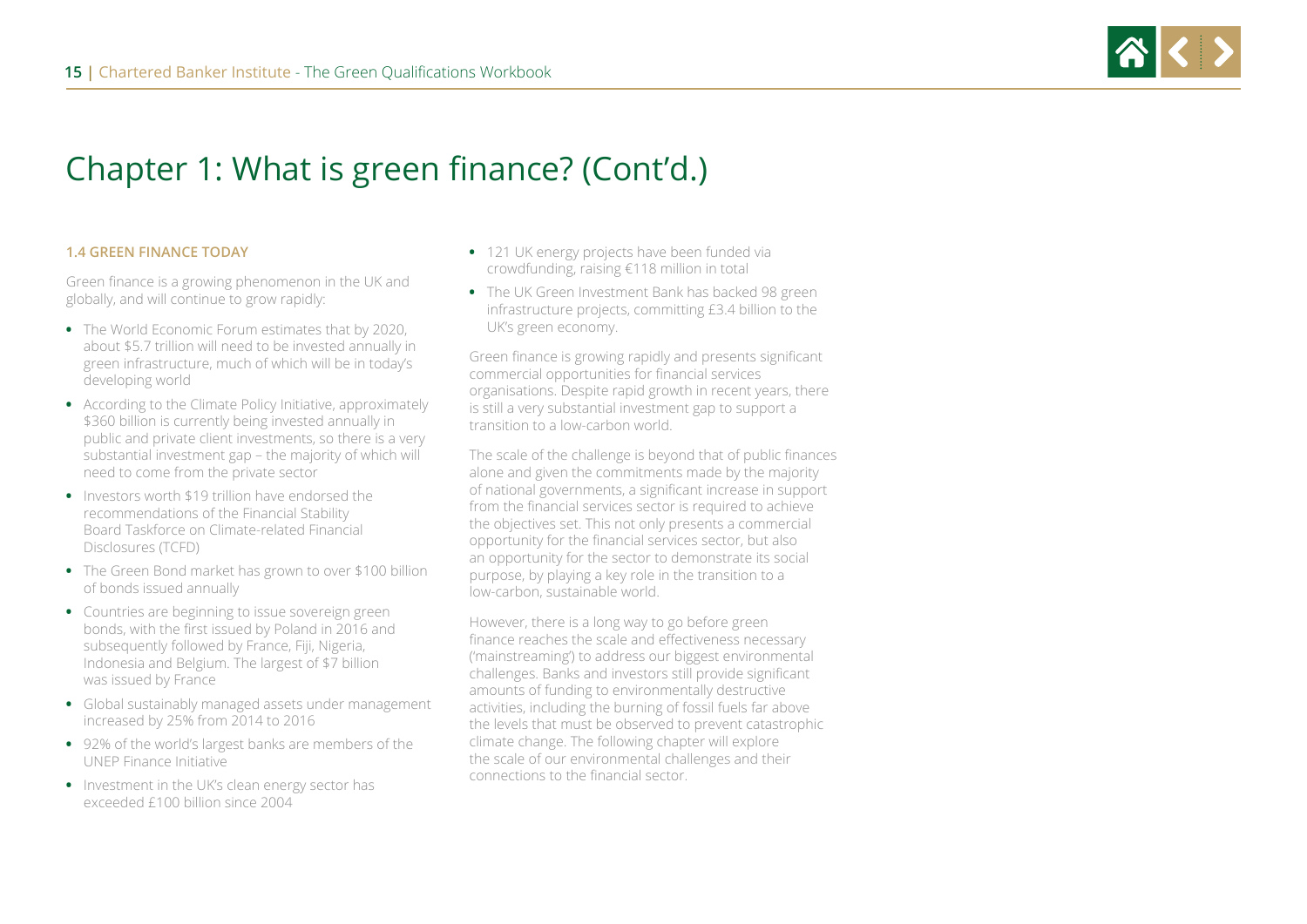



### **QUICK QUESTION: WHAT MIGHT BE THE KEY BARRIERS TO GREEN FINANCE BECOMING MORE WIDESPREAD?**

Note your answer here before reading on…